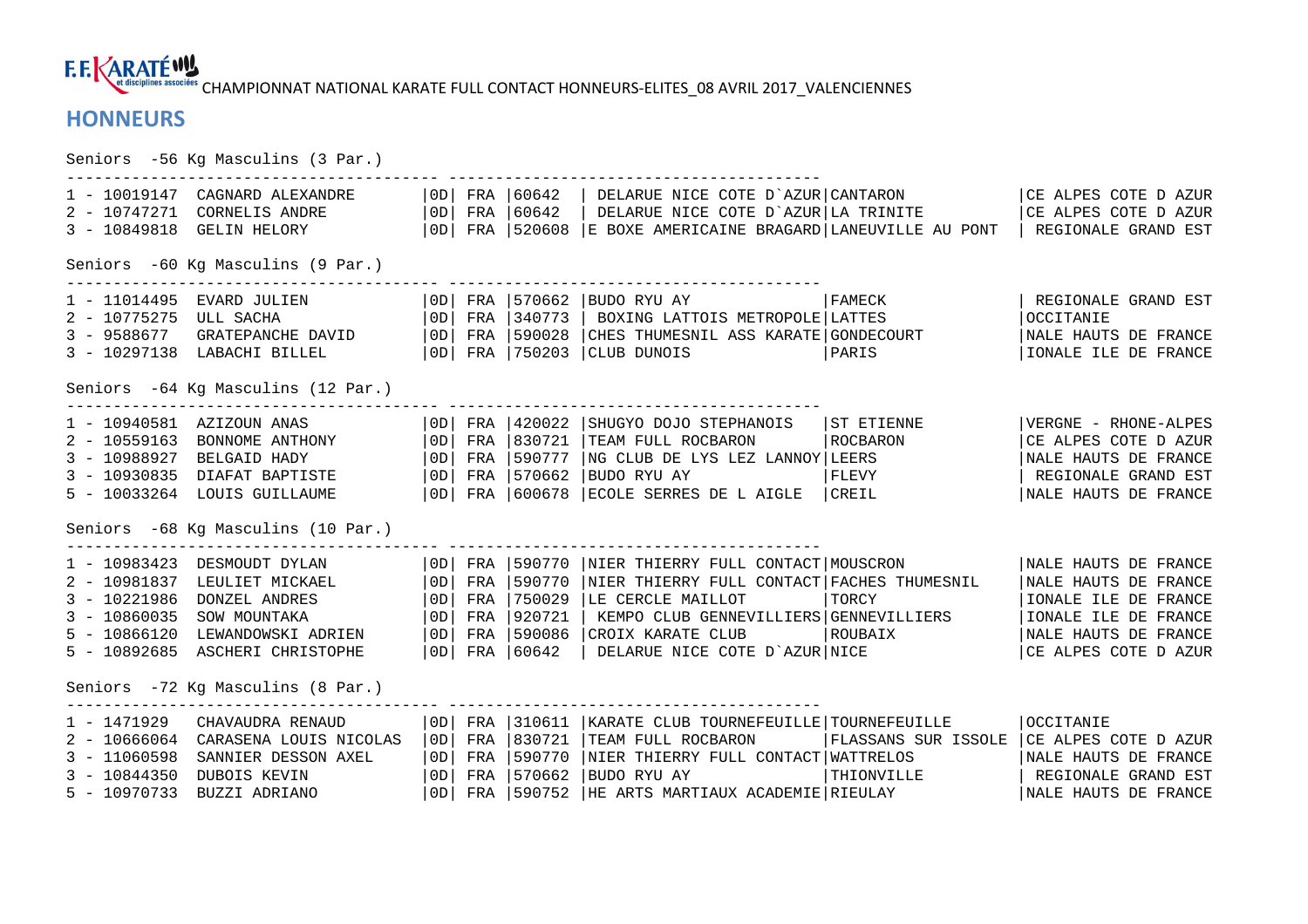# CHAMPIONNAT NATIONAL KARATE FULL CONTACT HONNEURS-ELITES\_08 AVRIL 2017\_VALENCIENNES Seniors -76 Kg Masculins (11 Par.)

| $1 - 10948013$<br>$2 - 10821297$<br>$3 - 1326874$<br>$3 - 10595197$  | DUVEAU KEVIN<br>LEURIDAN CHRISTOPHER<br>ALDEGUER SEBASTIEN<br>PONZE CHARLES | $0$ D<br>OD<br>$0$ D<br> OD | FRA<br>FRA<br>FRA<br>FRA | 460621<br>590086<br> 510643<br> 830721 | GOURDON KICK BOXING<br>CROIX KARATE CLUB<br>BOXING KARATE CONTACT<br>TEAM FULL ROCBARON                                      | LE VIGAN<br>OUESNOY SUR DEULE<br>LA CHEPPE<br>  ROCBARON | OCCITANIE<br>NALE HAUTS DE FRANCE<br>REGIONALE GRAND EST<br>CE ALPES COTE D AZUR                |
|----------------------------------------------------------------------|-----------------------------------------------------------------------------|-----------------------------|--------------------------|----------------------------------------|------------------------------------------------------------------------------------------------------------------------------|----------------------------------------------------------|-------------------------------------------------------------------------------------------------|
| Seniors -80 Kg Masculins (6 Par.)                                    |                                                                             |                             |                          |                                        |                                                                                                                              |                                                          |                                                                                                 |
| 1 - 11014598<br>2 - 10088185<br>$3 - 11035770$                       | LEMMOUCHI ELIAS<br>NEUROHR MAXIME<br>CALI GABRIEL                           | OD <br>  OD  <br> OD        | FRA<br>FRA<br>FRA        | 570662<br>1570662<br> 830721           | BUDO RYU AY<br> BUDO RYU AY<br>TEAM FULL ROCBARON                                                                            | MONDELANGE<br>  FLEVY<br>  ROCBARON                      | REGIONALE GRAND EST<br>REGIONALE GRAND EST<br>CE ALPES COTE D AZUR                              |
| Seniors -85 Kg Masculins (7 Par.)                                    |                                                                             |                             |                          |                                        |                                                                                                                              |                                                          |                                                                                                 |
| 1 - 11070334<br>2 - 10711576                                         | CHERIF MIKAEL<br>BALLAND BAIGUE ANTHONY                                     | OD  <br> OD                 | FRA<br>FRA               | 570662                                 | BUDO RYU AY<br>590693   KARATE CLUB D ESCAUTPONT                                                                             | HAYANGE<br>BRUAY SUR L ESCAUT                            | REGIONALE GRAND EST<br>NALE HAUTS DE FRANCE                                                     |
| Seniors -58 Kg Féminins (4 Par.)                                     |                                                                             |                             |                          |                                        |                                                                                                                              |                                                          |                                                                                                 |
| $1 - 10884085$<br>$2 - 10126556$<br>$3 - 10868865$<br>$3 - 10976676$ | MARTIN HELENE<br>SEVREZ ALEXANDRA<br>BOUNOUA MELISSA<br>DUBROUS AURORE      | OD <br>2D<br>0D<br>0D       | FRA<br>FRA<br>FRA<br>FRA | 590769<br>590668<br> 590774<br> 940647 | RING ANNOEULLINOIS<br>IME KARATE CLUB ST SAULVE ST SAULVE<br>SSCHOP LEERS FULL CONTACT LYS LEZ LANNOY<br>BUSHIDO CLUB FRANCE | BRUAY LA BUISSIERE<br>THIAIS                             | NALE HAUTS DE FRANCE<br>NALE HAUTS DE FRANCE<br>NALE HAUTS DE FRANCE<br>IONALE ILE<br>DE FRANCE |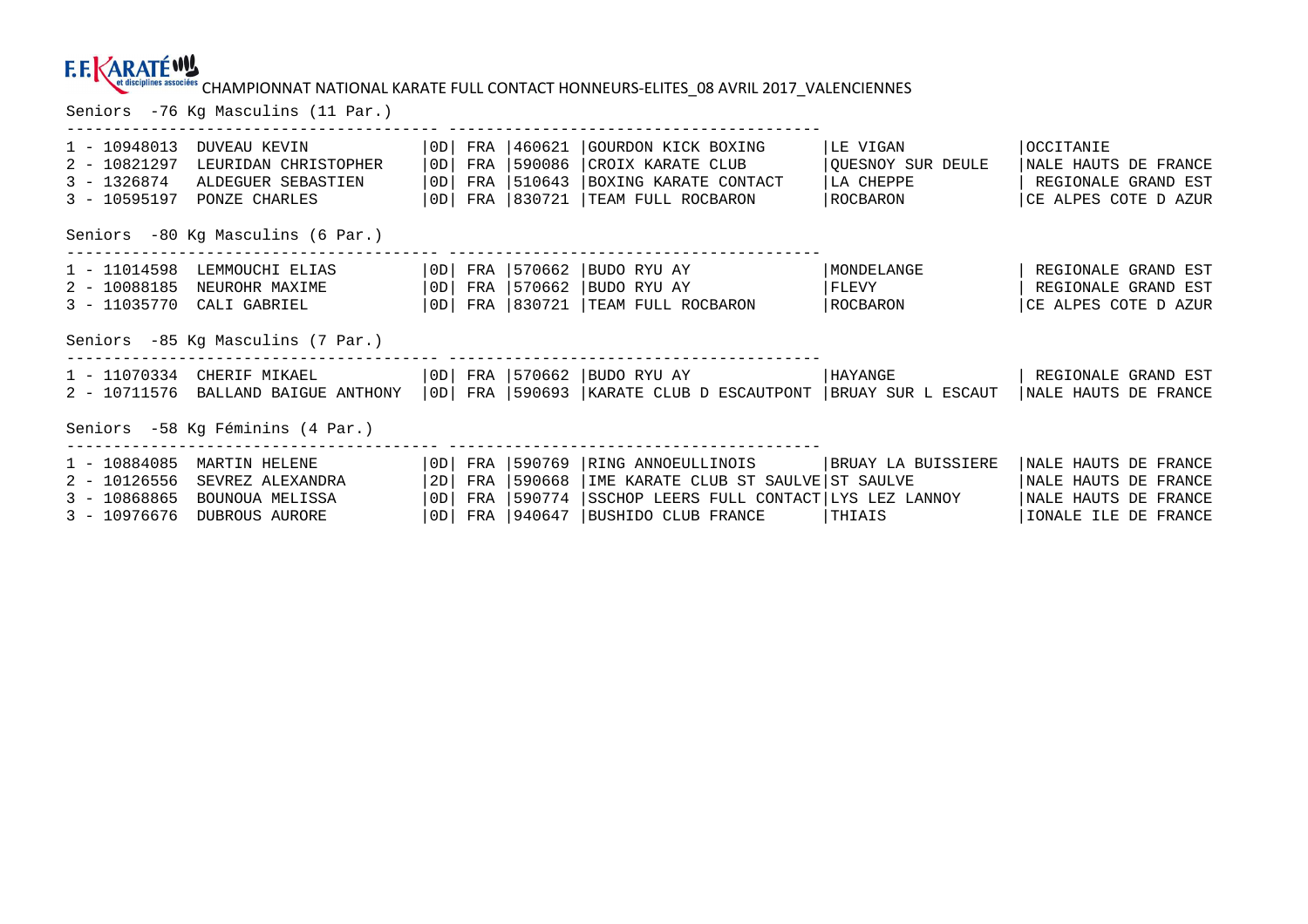**F.E. KARATÉWY CET disciplines associées** CHAMPIONNAT NATIONAL KARATE FULL CONTACT HONNEURS-ELITES 08 AVRIL 2017 VALENCIENNES

## **ELITES**

Seniors -60 Kg Masculins (4 Par.) ---------------------------------------- ---------------------------------------- 1 - 10530825 GENIEYS LUC |0D| FRA |830721 |TEAM FULL ROCBARON |ROCBARON |CE ALPES COTE D AZUR CE ALPES COTE D AZUR 2 - 10676520 BIZE ALEXANDRE | 0D| FRA |830726 |FULL CONTACT MAXIMOIS | STE MAXIME | CE ALPES COTE D AZUR 3 - 10853666 SZULC LEO | OD| FRA |100626 |ION TROYENNE TOUTES BOXES|TROYES | REGIONALE GRAND EST Seniors -64 Kg Masculins (3 Par.) ---------------------------------------- ---------------------------------------- 1 - 11067989 BULATOVIC UROS |0D| FRA |130899 |X KICK BOXING ASSOCIATION|AUBAGNE |CE ALPES COTE D AZUR 2 - 10866976 KHAN ASIM |0D| FRA |420022 |SHUGYO DOJO STEPHANOIS |ST ETIENNE |VERGNE - RHONE-ALPES 3 - 10236417 BOULICAUT JULIEN |0D| FRA |590659 |ARATE CLUB DE SAINT AMAND|HERIN |NALE HAUTS DE FRANCE Seniors -68 Kg Masculins (5 Par.) 1 - 10719824 ELHALOUA SOFIANE | 0D| FRA | 420022 | SHUGYO DOJO STEPHANOIS | ST ETIENNE | VERGNE - RHONE-ALPES<br>2 - 10920092 RAMETTA GAETAN | 0D| FRA | 310749 | BOXING CLUB MURET | TOULOUSE | OCCITANIE<br>3 - 10371549 HEYNRAET Seniors -72 Kg Masculins (7 Par.) ---------------------------------------- ---------------------------------------- 1 - 10841310 FORTRIE MORGAN |0D| FRA |590770 |NIER THIERRY FULL CONTACT|ROUBAIX |NALE HAUTS DE FRANCE 2 - 10530641 DELCOURT SABRI |0D| FRA |590659 |ARATE CLUB DE SAINT AMAND|ESCAUTPONT |NALE HAUTS DE FRANCE 3 - 1516969 MOYON JULIEN |0D| FRA |310749 |BOXING CLUB MURET |FONTENILLES |OCCITANIE 3 - 10907849 BLAISE EDDY |0D| FRA |860007 |STADE POITEVIN KARATE SPK|ST PRIEST TAURION |E NOUVELLE AQUITAINE Seniors -76 Kg Masculins (2 Par.) ---------------------------------------- ---------------------------------------- 1 – 9453364 ZERHOUI ADIL |OD| FRA |590086 |CROIX KARATE CLUB |ROUBAIX |NALE HAUTS DE FRANCE<br>2 – 10775248 RIO GWENDAL |ID| FRA |860007 |STADE POITEVIN KARATE SPK|POITIERS Seniors -80 Kg Masculins (5 Par.) ---------------------------------------- ---------------------------------------- 1 - 10373527 TOUATI MEHDI |0D| FRA |690049 | POUR TOUS SECTION KARATE|VAULX EN VELIN |VERGNE - RHONE-ALPES CE ALPES COTE D AZUR 2 - 9438851 TAGHOUTI RAMI |OD| FRA |60642 | DELARUE NICE COTE D`AZUR|NICE |CE ALPES COTE D AZUR 3 - 11070874 PENSERINI YANNICK |0D| FRA |680032 |KARATE CLUB WINTZENHEIM |WINTZENHEIM | REGIONALE GRAND EST